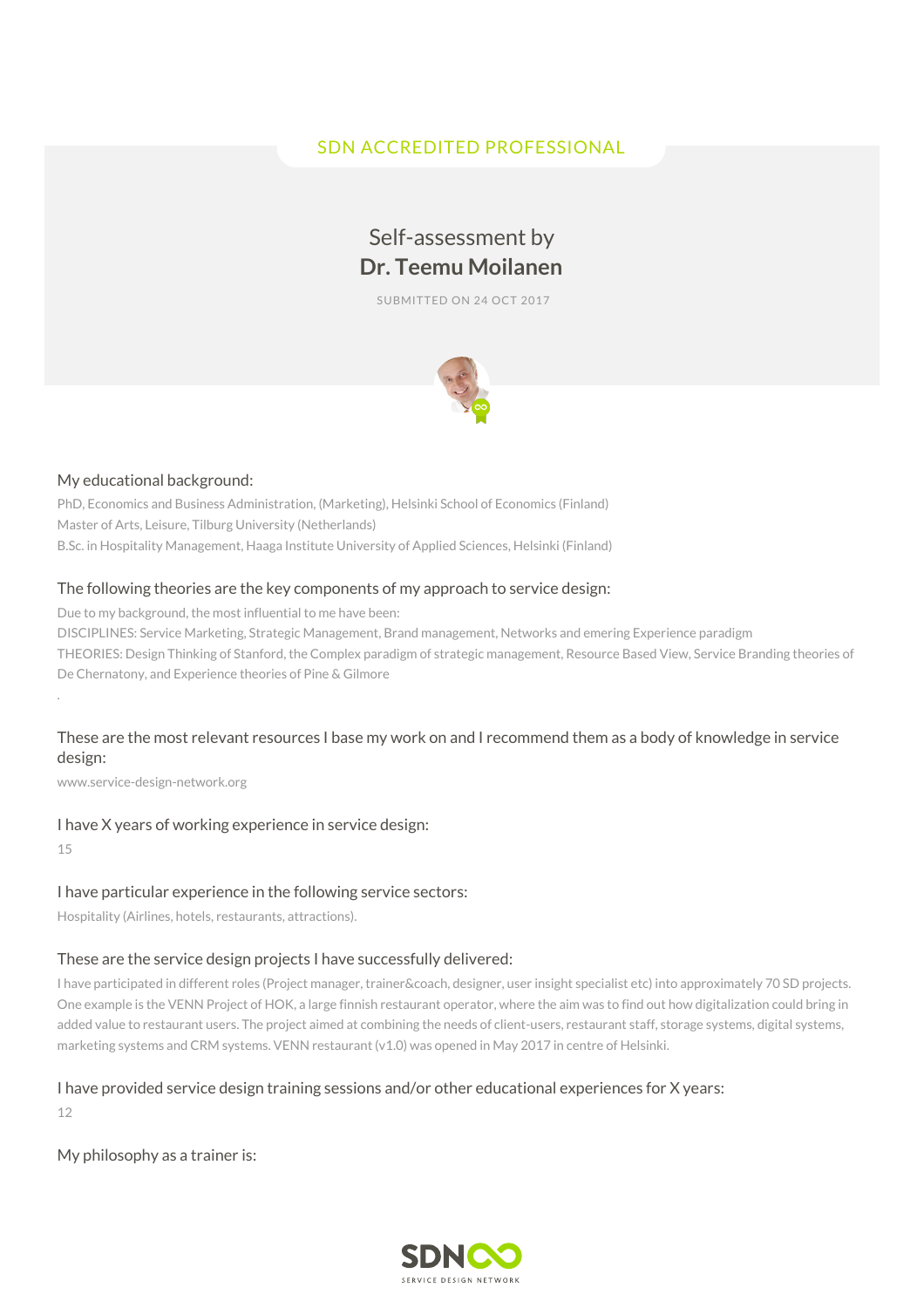

\* There's many forms/levels of learning. One is cognitive (learning in classroom the principles of how to ride a bicycle), one is more experiential (trying out how does it feel to ride a bicycle). I believe both are useful, but the latter one is absolutely necessary. Therefore my training ALWAYS includes designing in/with real cases and real users.

\* Multidisciplinary/learning from others: I always create multidisciplinary teams and try to make people to learn in contexts that are foreign to them (in projects not from their industries).

# These are the service design training sessions and/or other educational experiences I've facilitated within the last year:

1) 2016 Sep-Jan 2017 ,Service Design & tuotekehitys palvelutuotteissa (10 ECTS), Haaga-Helia University of Applied Sciences (Finland), 25 participants, duration 5 months. Linkki: http://www.haaga-helia.fi/fi/palvelumuotoilu

2) 2016 Sep -Jan 2017 ,Service Design (10 ECTS), Estonian Business School (Estonia), 25 participants, duration 5 months.

3) 2016 Sep-Nov, Service Design, Finnish Bureau of Land Use Administration /IT services (Maanmittauslaitos, IT palvelut), 22 Project managers participated, duration 2,5 months.

4) 2016 Nov-March 2017 ,Service Design & tuotekehitys palvelutuotteissa (10 ECTS), Haaga-Helia University of Applied Sciences (Finland), 25 participants, duration 5 months. Linkki: http://www.haaga-helia.fi/fi/palvelumuotoilu

5) 2017 Jan-Jun 2017 ,Service Design & tuotekehitys palvelutuotteissa (10 ECTS), Haaga-Helia University of Applied Sciences (Finland), 25 participants, duration 5 months. Linkki: http://www.haaga-helia.fi/fi/palvelumuotoilu

6) 2017 May-Jun 2017 ,Service Design (10 ECTS), Paul Bocuse Institute (France), 25 participants, duration 1,5 months.

7) March 2017, Introduction to SD for top management. What and why?(Original in finnish "Johdatus palvelumuotoiluun, Mitä ja miksi?"), DIACOR health services, 2,5 hours, 8 participants.

8) May 2017, Introduction to SD for top management. What and why?(Original in finnish "Johdatus palvelumuotoiluun, Mitä ja miksi?"), Haaga-Helia University of Applied Sciences, 2,5 hours, 22 participants from 16 partner companies.

9) 2017 Sep-Jan 2017 ,Service Design & tuotekehitys palvelutuotteissa (10 ECTS), Haaga-Helia University of Applied Sciences (Finland), 27 participants, duration 5 months. Linkki: http://www.haaga-helia.fi/fi/palvelumuotoilu

10) Oct 2017,"Palvelumuotoilua, kiitos! Muotoillaan palvelukokemus uusiksi – entä viestintä?", MIF, 200 participants, 45 minutes, link https://mif.fi/inspiroidu/elonmerkki/

### I mostly provide my training offerings in the following language(s):

Finnish & English

# I mostly provide my training offerings in the following countries/cities:

Finland, Estonia, Latvia, Lithuania, France. Next spring in Malta and possibly also in Iran.

### I cover the following topics during my training offerings:

- •History of service design
- •Definition of service design
- •Relationship of service design to agile, scrum and lean
- •Service dominant logic
- •User research/deep customer insights
- •Visualisation techniques
- •Prototyping of services
- •Implementation of service design concepts
- •Business model development
- •Measuring impact of service design, relating it to Key Performance Indicators (KPIs)
- •Leadership/management of service design projects
- •Building in-house service design capabilities
- •Exploration of systems
- •Service design for cultural change
- •Organisational development

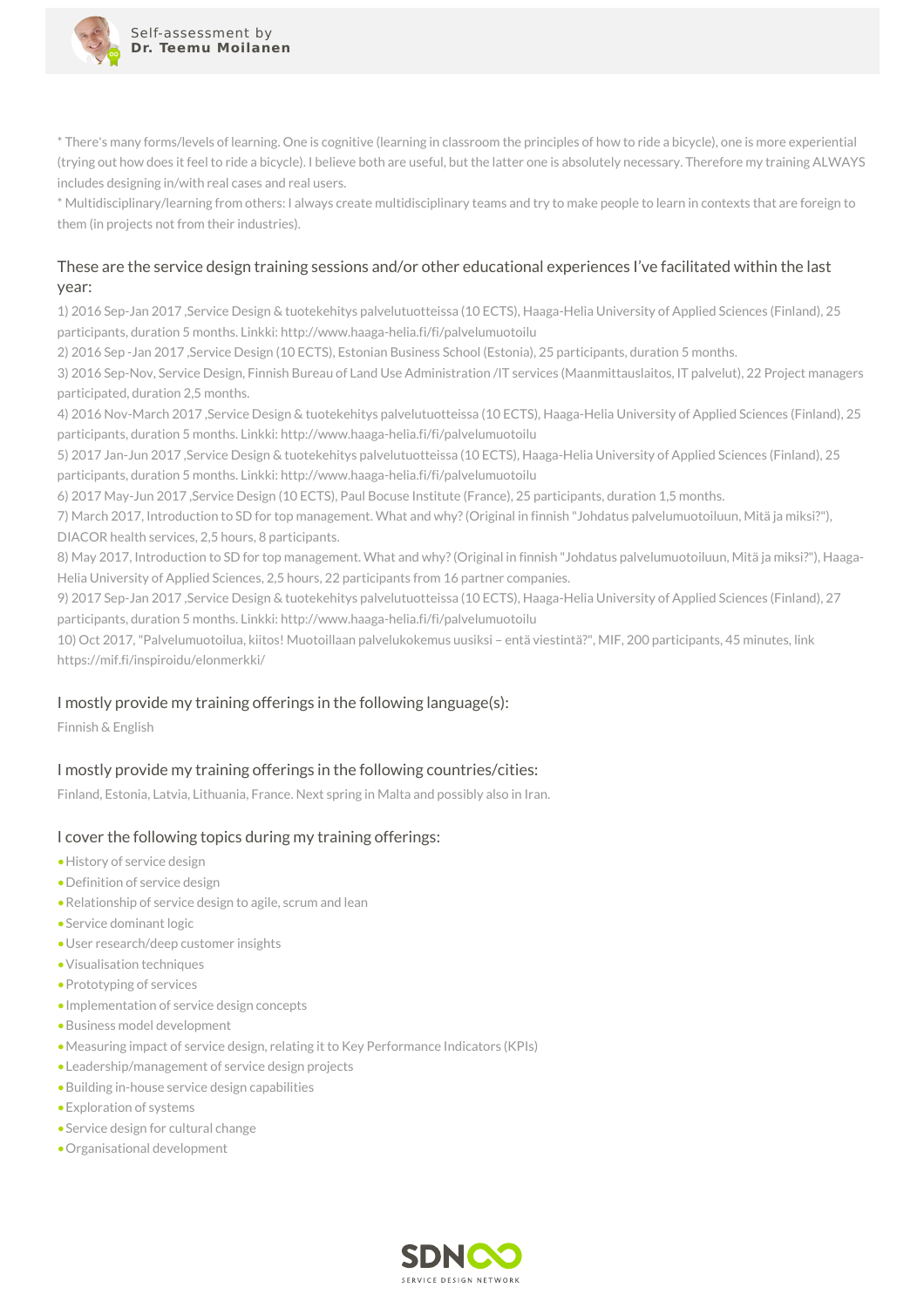

### My training participants typically have the following level of experience:

•Fundamental (basic knowledge)

•Advanced (practical application)

# These are my favourite cases I use to inform participants about the impact and value of service design:

I generally refer to cases close to target audiences world. When in doubt, I use Kämp Group (Luxury hotel chain) True Luxury Project as an example. The Project brief was very simple and open ended: one of the target audiences of the company are extremely wealthy people visiting Helsinki. The objective was to find out what was luxury to them, and convert that into the production processess of Kämp Group. I use that as an example to pinpoint a) fuzzy front end and open ended project briefs and b) to exemplify the need to understand the true needs of your users (champange might represent luxury to me, but I'm not extremely wealthy...). Another story I often tell is a story of me taking my kids to an amusement park (= a Service designed by adults to amuse kids), one of them ending up feeding a trash bin that speaks, and spending rest of the day searching for trash to feed to the bin.

### These are the service design methods and tools that I use during my sessions:

Observation, various forms of interview, Customer journey mapping, emotion mapping, affinity diagram, design drivers, user profiles/personas, probes, make tools, different types of co-creative workshops, different projective techniques, numerous ideation tools, Lego serious play, large number of prototyping tools (such as paper&pen, cardboard protos, wireframing, storyboarding, SeGaBu gamification, SAP Scenes, 3D modeling)

#### After successfully attending my training sessions, participants will typically be able to:

Students use and combine different concepts and theories of service design and service development and develop their own models and reference frames. His theory and terminology are precise and accurate. The student is aware of the differences and similarities of service design and traditional service planning and is able to differentiate various models, theories and perspectives.

The student is able to collect, analyze and utilize information when developing a high quality service design / service development project for the target company. Students demonstrate excellent ability to evaluate and select models, methods and reference frameworks suitable for the situation, and use them effortlessly.

The student is able to work autonomously and professionally in the development of services. He is able to utilize and apply key concepts and models on a large scale, and is able to provide development suggestions for other service concepts and service development plans that are planned. The student is able to independently identify customer needs and design an innovative service product / concept for them.

# I apply the following evaluation tools to make sure the participants have understood the content of my sessions and gained the expected competencies and skills:

Varies. Whenever possible, meaning almost always, I put the participants to perform a real SD project with real users to real target company. The participants produce two major outputs: one for the client company and a process description & self-evaluation of their SD project for me. Furthermore, the participants familiarize themselves into two projects of others and give constructive feedback in the form of an essey/report.

### I systematically evaluate and improve my offerings based on feedback. These are examples of feedback that have led to improvements:

\* Our SD projects are based on working in teams. Individual level support and one-to-one coaching sessions were added after some participants expressed a need.

\* Prototyping sessions are now

# I have participated in the following service design-related activities in order to stay up to date, share my experiences with peers and receive their supervision within the last 12 months:

I have participated as a speaker in the following events: